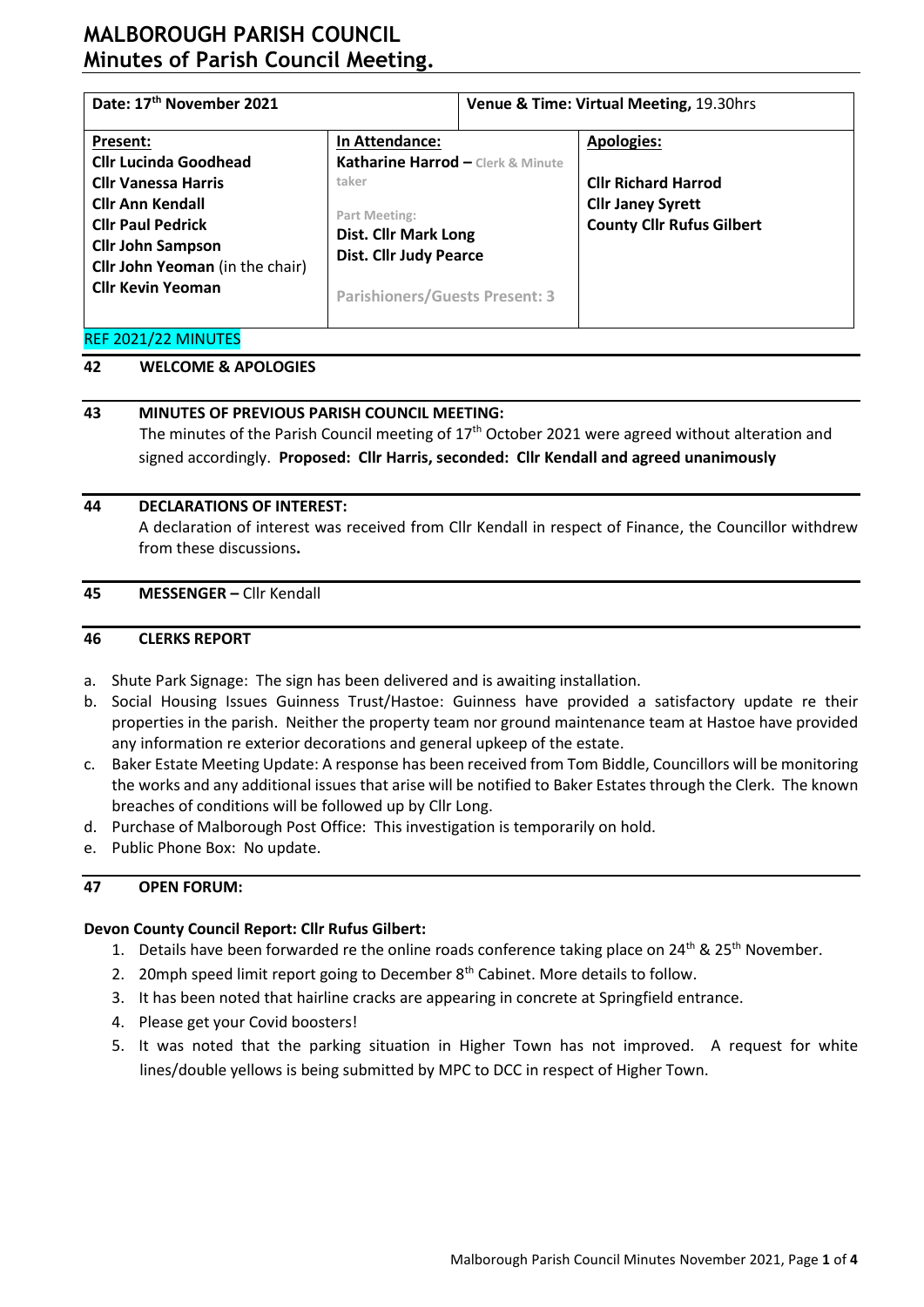#### TEMPORARY PROHIBITION OF THROUGH TRAFFIC & PARKING

#### DEVON COUNTY COUNCIL hereby give NOTICE that:

From TUESDAY 11 JANUARY 2022 for a maximum of 5 days

FRIDAY 14 JANUARY 2022 (both dates inclusive) Until

No person shall cause or permit any vehicle to proceed or wait on the sections of Affected Roads.

#### Roads affected -GALMPTON TO MALBOROUGH, MALBOROUGH, NEAR WELLPARK

The alternative, signed, route for vehicles will be via - SOUTH FROM GALMPTON CROSS, BURLEIGH LANE, A31 BURLEIGH LANE END TO LUCKHAMS LANE, A381 LUCKHAMS LANE END TO SALCOMBE ROAD. HIGHER TOWN, MALBOROUGH **GREEN TO HIGHER TOWN** 

This temporary restriction is considered necessary to enable -ROAD CLOSURE FOR TEMPORARY TO PERMANENT REINSTATEMENT.

For additional information contact: KIER ON BEHALF OF SOUTH WEST WATER Telephone: 01726 224400

## **PLEASE report all highways issues ONLINE at: <https://new.devon.gov.uk/roadsandtransport/report-a-problem/> If you do not have internet access, please contact the Clerk on 07704 941150**

#### **South Hams District Councillors Report**:

- 1. The Planning and Enforcement Teams are currently expanding by an additional four specialist planning officers and two legal specialists. This will improve the service levels from both sections.
- 2. The new planning website comes online in mid-November and should improve the whole process. It will be easier to search and more information will be available. Documents will also be easier to load which will help streamline the planning department.
- 3. There have been several follow up papers following the declaration of a housing crisis. There has been approximately a 10% increase in properties that have transferred from Council Tax to Business Rates. SHDC have resolved to form a council controlled a company to build affordable housing that will be available for letting but will not be part of the right to buy scheme. They have also resolved to help those people who want to downsize by increasing the amount of money available to help with the move. SHDC have an excellent housing team who are there to support people in need and can talk through the housing options available, including how to downsize while remaining in the same area. They aim to make the best use of the housing stock available. There are also options to reallocate S106 housing funds according to the need of each given area.
- 4. Household Support Fund rapid financial support for people who do not have enough money for the essentials such as food/heating. Confirmation of genuine need will have to be proven. For full details follow this link <https://www.southhams.gov.uk/household-support>
- 5. Housing Position Statement: The Housing Land Supply is sufficient through to 1<sup>st</sup> April 2026. The problem remains that the houses being built are not the affordable housing that is needed in the area.
- 6. Recycling and Waste: A letter should have been received detailing the situation with the waste collection provided by FCC. It remains essential that anyone who is not getting their assisted collection, or their regular collection has been missed ensures this is reported online, particularly as there is a financial penalty to FCC for missed collections. It must be reported on every occasion and Cllr Pearce and Long be copied in.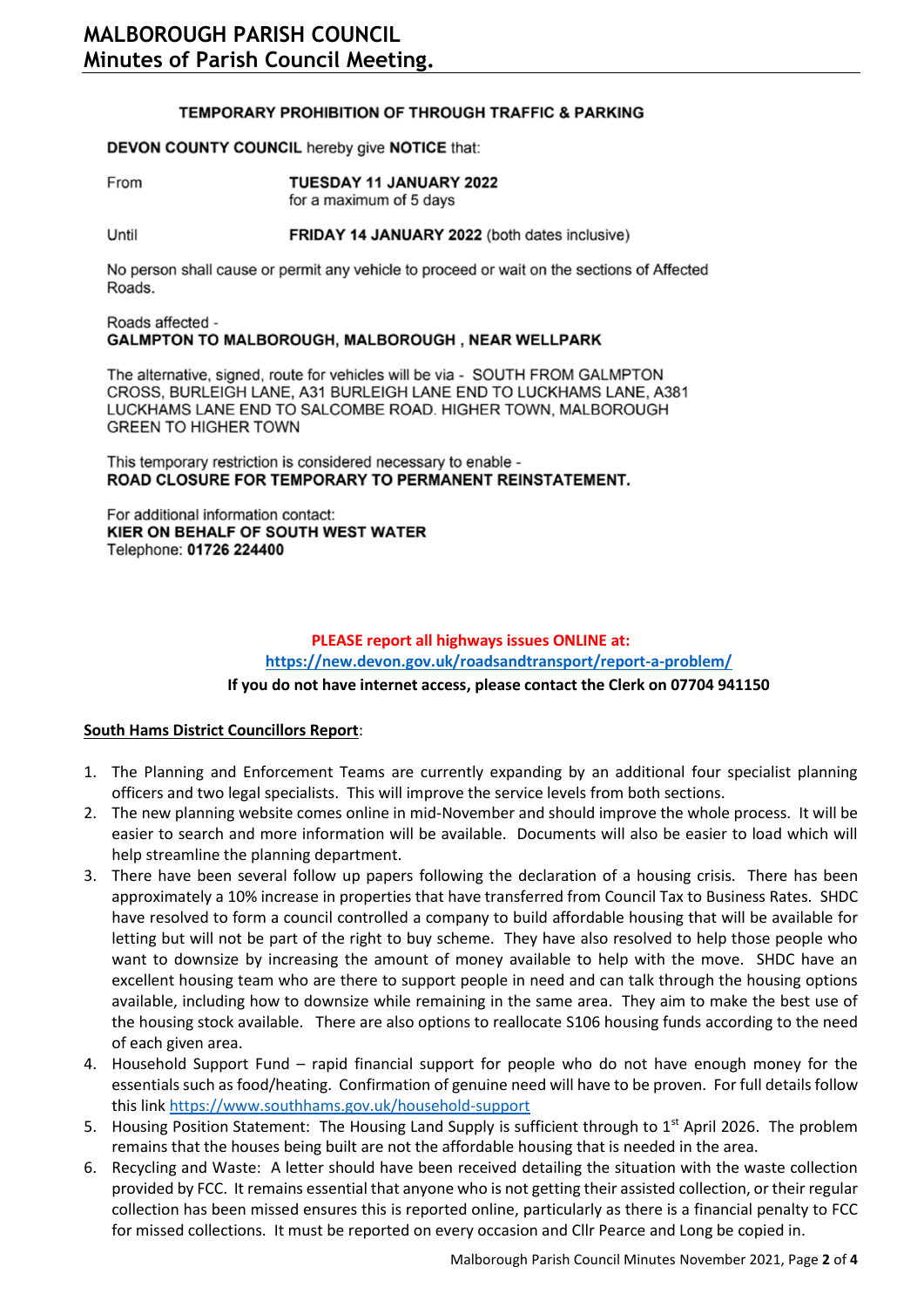# **MALBOROUGH PARISH COUNCIL Minutes of Parish Council Meeting.**

Email Cllr Judy Pearce: <cllr.judy.pearce@southhams.gov.uk> Email Cllr Mark Long: [cllr.mark.long@southhams.gov.uk](mailto:cllr.mark.long@southhams.gov.uk)

Cllr Pearce confirmed that no waste goes to landfill. Cllr Long believes a one-off collection of the brown bins should take place, a resolution to all the issues is a long time in coming, in the meantime FCC and SHDC have both failed.

- 7. SHDC are considering options regarding the Jubilee Celebrations due to take place over the four-day weekend in May/June 2022.
- 8. Grassed areas that are currently maintained by SHDC are being considered for rewilding, if you are aware of any areas that would be suitable for rewilding, please contact the Parish Clerk in the first instance.

## **It takes two minutes to report a problem, please help keep our community beautiful <https://apps.southhams.gov.uk/webreportit>**

Abandoned Vehicle, Damaged or Full Dog Bin, Damaged/Full Litter Bin, Damaged/Full Recycling Bank, Dead Animal, Dirty Beach, Fly Tipping, Litter/Dog Mess, Planning Breach, Stray Dogs, AND MORE…

## **48 PLANNING:**

- **a. Applications** received by the Parish Council and under discussion and consideration for the last period. Any recommendation by the Parish Council to the Planning Department is noted after the application details. Those without comment remain under discussion.
- 1. 4067/21/HHO, Chestnut Folly (Smurf House), external staircase/slide, relocation of roof terrace, part retrospective. **MPC Support the reduction in roof terrace but object to the slide**
- 2. 3752/21/FUL, Ocean Reach, Mobility scooter shed & external lighting, part retrospective. **MPC Support**
- 3. 3280/21/HHO, Higher Barton, erection of new orangery. **MPC Support**
- 4. 3751/21/FUL, Retrospective application for 28m portable mast at Sx 718 377. **MPC Object**
- 5. 3830/21/CLE, Land at Sx 706 398, Certificate of Lawfulness for use of land with boat repair business. **MPC Support**
- 6. 3845/21/HHO, Charnwood, creation of first floor accommodation with full length dormer, revised fenestration, new flat roof to existing extension and vertical weatherboard cladding**. MPC Support**
- 7. 4176/21/HHO & 4177/21/LBC, Alston Manor, internal refurb & single storey side extension. Retrospective application. **MPC Support**

**NOTE: When providing a response to applications, the Malborough Neighbourhood Plan will be referenced.**

## **b. Decisions:**

- 1. 1557/21/VAR, Alston Gate, Removal condition 1, variation of conditions 2,5 & 6. **No Decision**
- 2. 1558/21/VAR, Alston Gate, Remove condition 2, variation of conditions 3,9,10,11 & 16. **No Decision**
- 3. 3656/20/TCA, 3 Alma Terrace, Cherry crown reduction on all sides by 0.5m. **No Decision**
- 4. 3235/21/FUL, Harwood Farm, New Residential Dwelling.
- 5. 3397/21/VAR, Hi Ho, Variation of Condition 2.
- 6. 3439/21/ARC, Hi Ho, Approval of details reserved by conditions 8,11,13 & 16
- 7. 4176/21/HHO & 4177/21/LBC, Alston Manor, internal refurb & single storey side extension. Retrospective application.

## **c. Enforcement issues:**

Please note that the Enforcement Lists are confidential and issues concerning Enforcement cannot be discussed at a public meeting.

South Hams District Council are responsible for the enforcement of all planning breaches, the Parish Council have no authority to deal with issues of this nature.

Please will all parishioners continue to report full details of any violations that do not adhere to the original application for which permission was granted. ALL violations can be reported to Enforcement via [www.southhams.gov.uk/article/3043/Report-a-Planning-Breach](http://www.southhams.gov.uk/article/3043/Report-a-Planning-Breach)